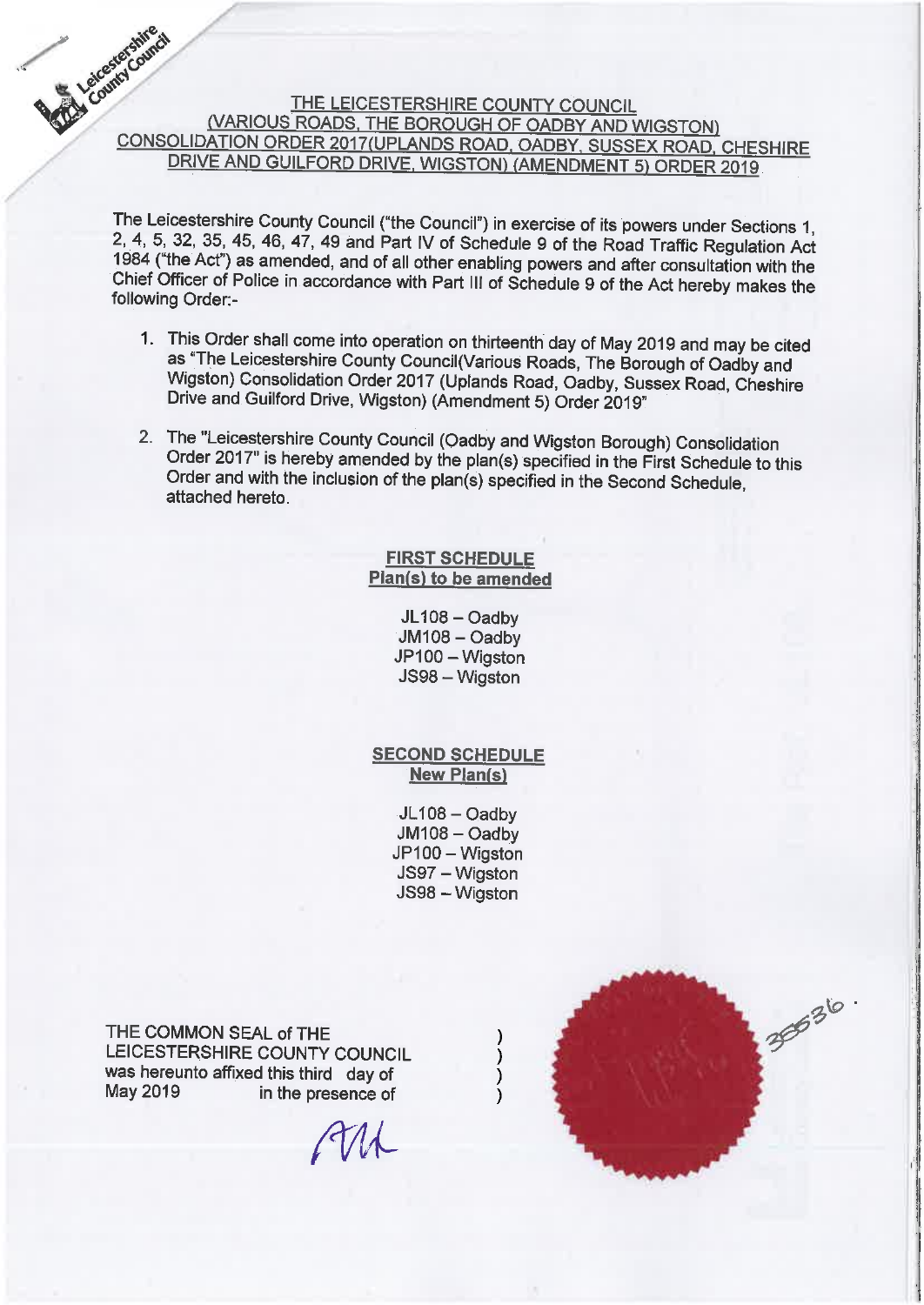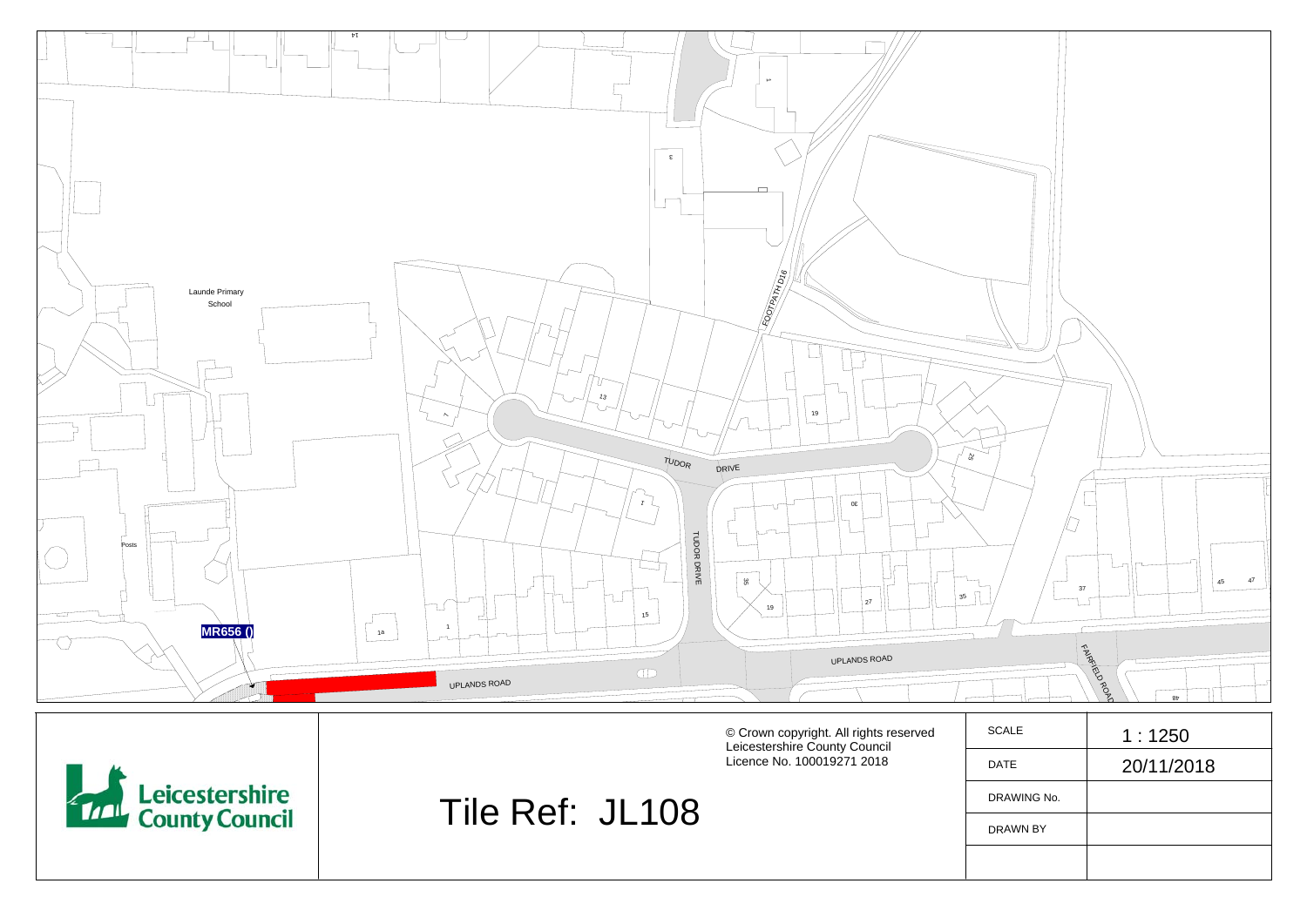

| <b>Exercise Leicestershire</b><br>County Council |                 | © Crown copyright. All rights reserved<br>Leicestershire County Council<br>Licence No. 100019271 2018 | SCALE       | 1:1250     |
|--------------------------------------------------|-----------------|-------------------------------------------------------------------------------------------------------|-------------|------------|
|                                                  |                 |                                                                                                       | <b>DATE</b> | 20/11/2018 |
|                                                  | Tile Ref: JM108 |                                                                                                       | DRAWING No. |            |
|                                                  |                 |                                                                                                       | DRAWN BY    |            |
|                                                  |                 |                                                                                                       |             |            |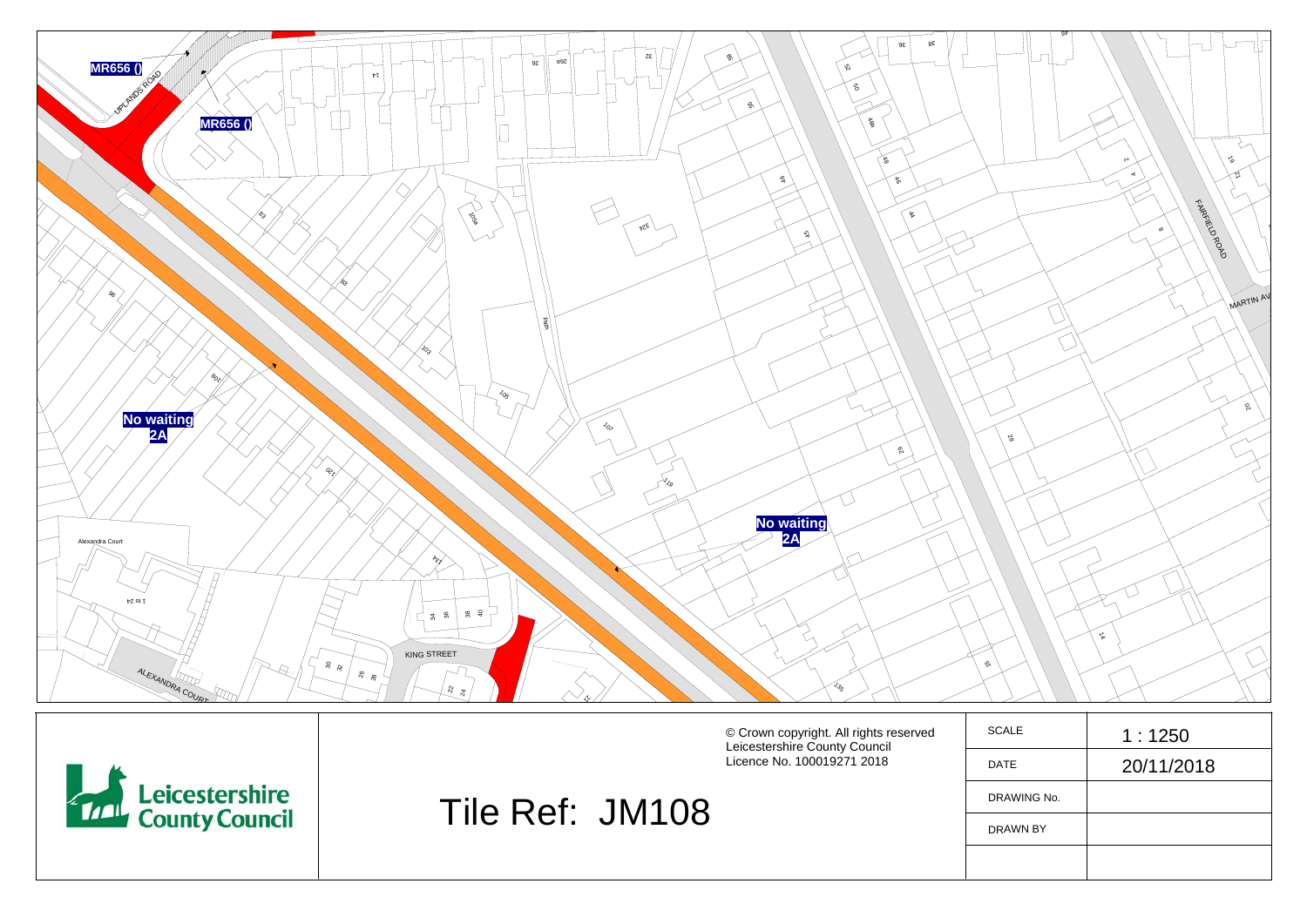

| <b>Leicestershire</b><br>Le County Council |                 | © Crown copyright. All rights reserved<br>Leicestershire County Council<br>Licence No. 100019271 2018 | SCALE<br><b>DATE</b> | 1:1250<br>20/11/2018 |
|--------------------------------------------|-----------------|-------------------------------------------------------------------------------------------------------|----------------------|----------------------|
|                                            | Tile Ref: JP100 |                                                                                                       | DRAWING No.          |                      |
|                                            |                 |                                                                                                       | DRAWN BY             |                      |
|                                            |                 |                                                                                                       |                      |                      |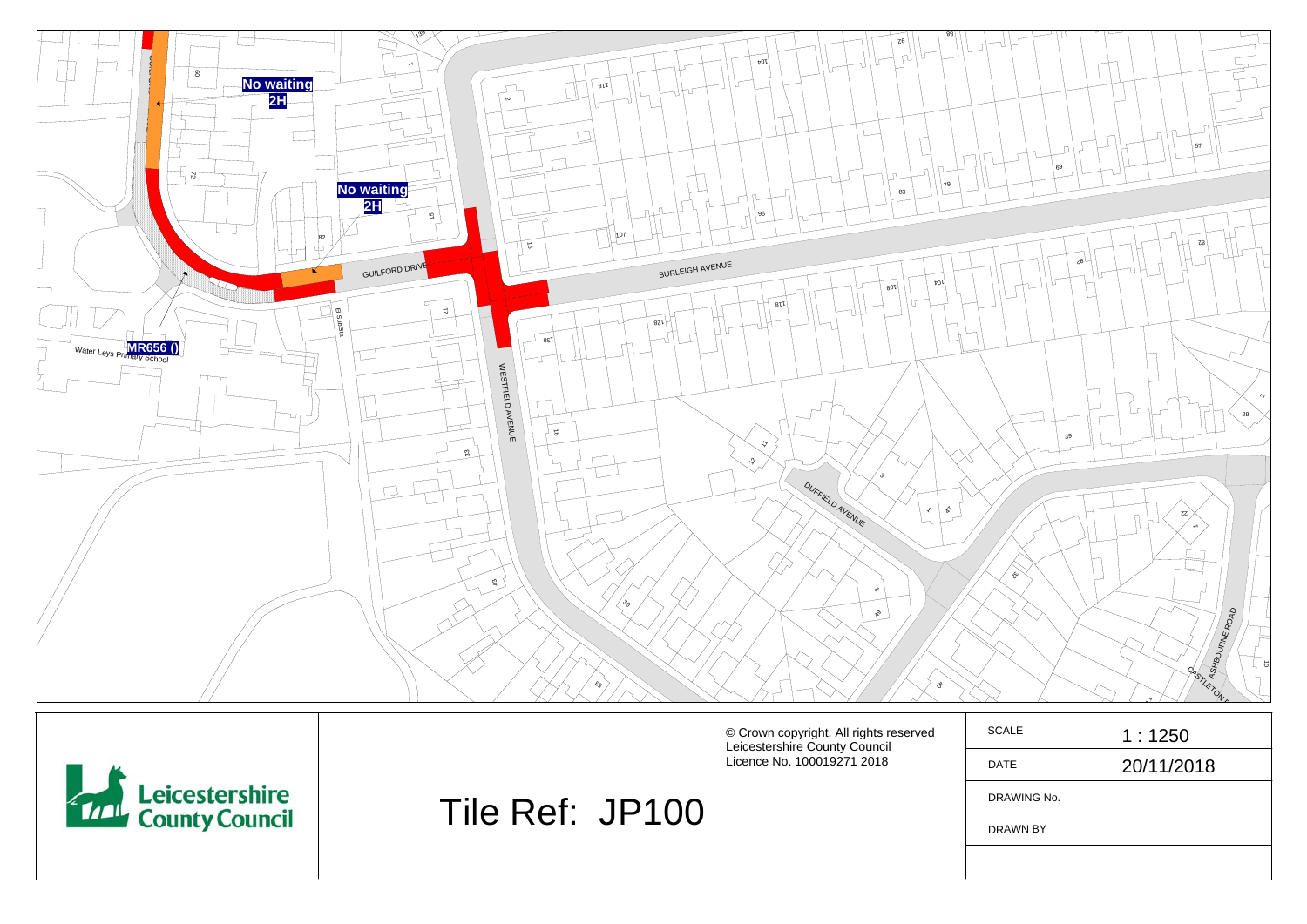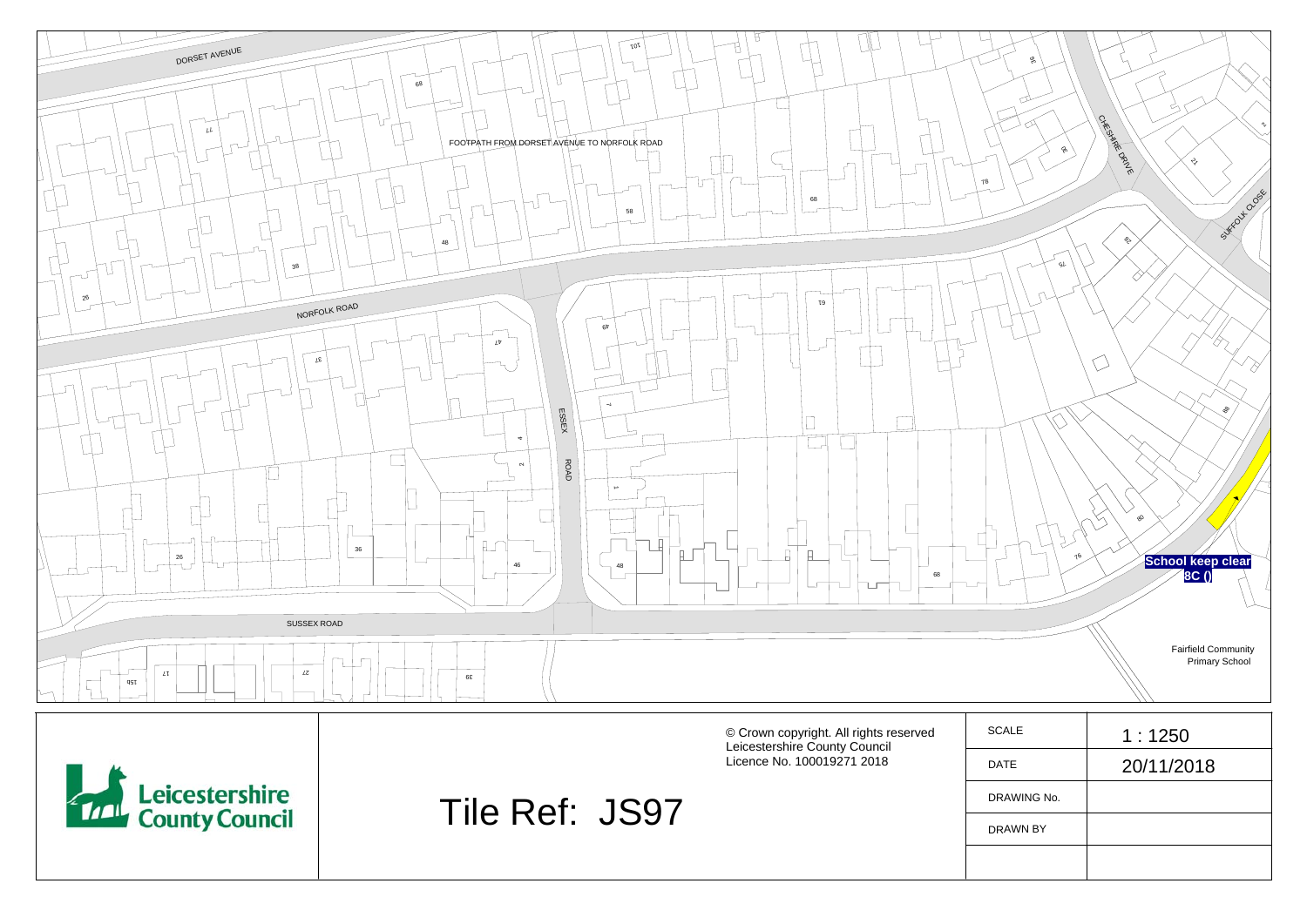

| <b>Example 3</b> Leicestershire<br>County Council |                | © Crown copyright. All rights reserved<br>Leicestershire County Council<br>Licence No. 100019271 2018 | <b>SCALE</b>    | 1:1250     |
|---------------------------------------------------|----------------|-------------------------------------------------------------------------------------------------------|-----------------|------------|
|                                                   |                |                                                                                                       | <b>DATE</b>     | 20/11/2018 |
|                                                   | Tile Ref: JS98 |                                                                                                       | DRAWING No.     |            |
|                                                   |                |                                                                                                       | <b>DRAWN BY</b> |            |
|                                                   |                |                                                                                                       |                 |            |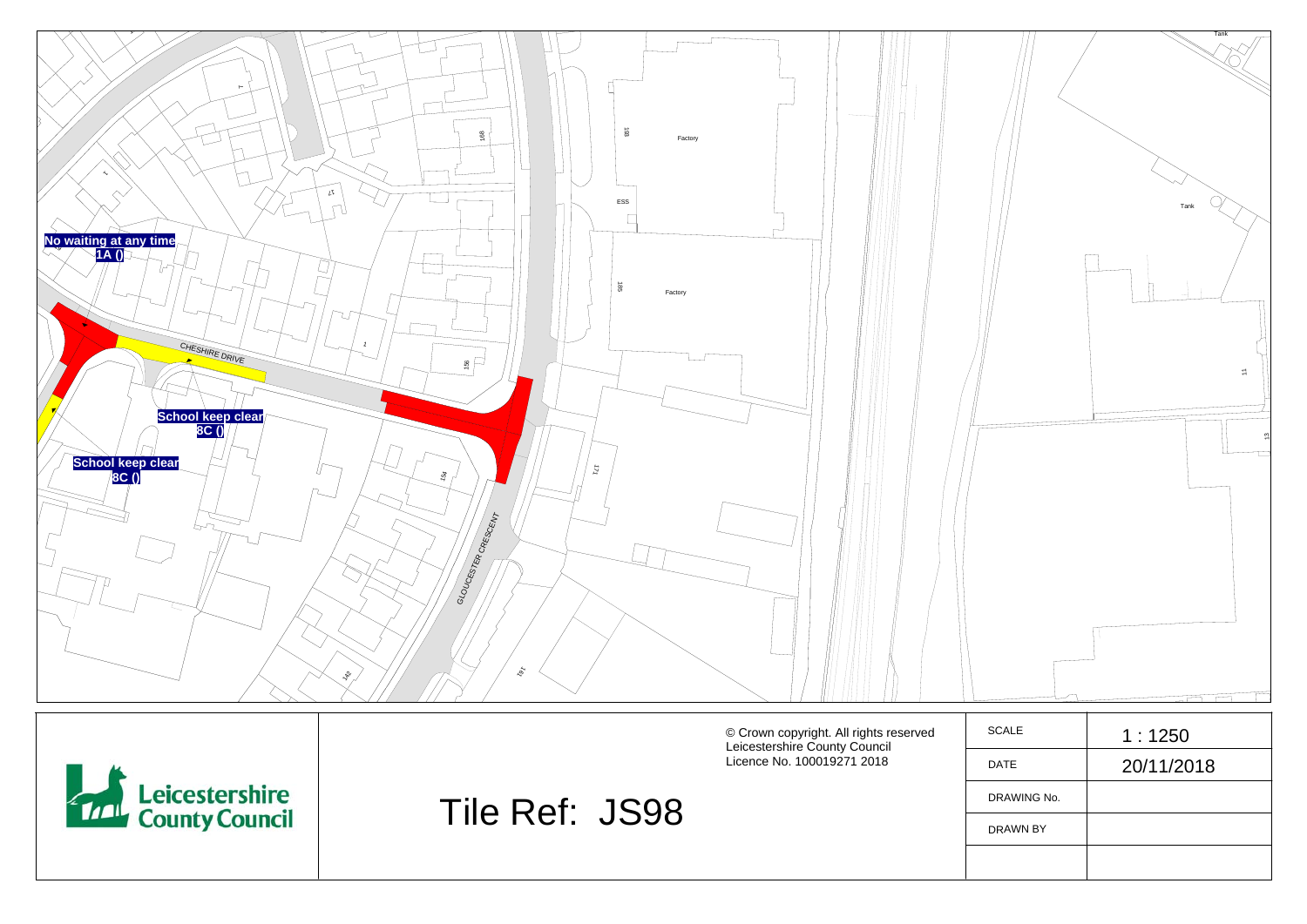

| 7A: Ambulance Parking Place<br>MR585: Loading Only 4pm-midnight and midnight-10am /<br>Disabled Parking 3 hours no return within 1 hour 10am-4pm          |    |
|-----------------------------------------------------------------------------------------------------------------------------------------------------------|----|
|                                                                                                                                                           |    |
| 7B: Bus Parking Place                                                                                                                                     |    |
| MR582: Disabled Parking 3 hours no return within 1 hour<br>7C: Bus Parking Place 2 hours no return for 1 hour<br>Sun - Wed & Fri / No waiting Thurs & Sat |    |
| 5A: Disabled Parking<br>MR505: No waiting Thurs / Disabled Parking Fri-Weds<br>8am-6pm                                                                    |    |
| 5B: Disabled Parking 3 hours no return within 1 hour                                                                                                      |    |
| <b>Limited waiting</b><br>5J: Disabled Parking 3 hours no return within 1 hour                                                                            |    |
| 4S: Limited waiting 1 hour no return within 1 hour<br>10am-4pm                                                                                            |    |
| 8am-6pm<br>5C: Disabled Parking 3 hours no return within 1 hour                                                                                           |    |
| 4K: Limited waiting 1 hour no return within 1 hour<br>Mon-Fri 8am-5pm                                                                                     |    |
| Fri-Weds 8am-6pm<br>5D: Disabled Parking 3 hours no return within 1 hour                                                                                  |    |
| 4M: Limited waiting 1 hour no return within 1 hour<br>Mon-Sat 8am-6pm                                                                                     |    |
| Mon-Fri 8am-5pm<br>Disabled Parking 3 hours no return within 1 hour<br>5E:                                                                                |    |
| Sun - Wed & Fri<br>4R: Limited waiting 1 hour no return within 1 hour                                                                                     |    |
| Mon-Fri 8am-6pm<br>5K: Disabled Parking 6pm-midnight and midnight-6am                                                                                     | 60 |
| 4H: Limited waiting 1 hour no return within 1 hour                                                                                                        |    |
| 5F: Disabled Parking Fri-Weds 8am-6pm<br>Mon-Fri 9am-5pm                                                                                                  |    |
| 5G: Disabled Parking Mon-Sat 8am-6pm<br>4Y: Limited waiting 1 hour no return within 1 hour                                                                | 6I |
| Mon-Sat 3pm-6pm                                                                                                                                           |    |
| 5H: Disabled Parking Partial Footway Parking<br>4G: Limited waiting 1 hour no return within 1 hour                                                        | 41 |
| MR644: Disabled Parking 6pm-midnight and midnight-6am /<br>Mon-Sat 8am-6pm                                                                                |    |
| Loading Only 6am-6pm                                                                                                                                      | 61 |
| 6A: Limited waiting 1 hour no return within 1 hour                                                                                                        |    |
| Mon-Sat 8am-6pm 01 Oct - 31 May except resident's parking<br>permit holders                                                                               |    |

## DATE: 28/08/2018

#### Page  $1$  of  $4$

- B: Limited waiting 1 hour no return within 1 hour Mon-Sat 8am-6pm except resident's parking permit holder
- N: Limited waiting 2 hours no return within 1 hour 8am-6pm
- L: Limited waiting 2 hours no return within 1 hour Mon-Fri 8am-5pm
- J: Limited waiting 2 hours no return within 1 hour Mon-Fri 8am-6pm
- X: Limited waiting 2 hours no return within 1 hour Mon-Fri 8am-6pm Partial Footway Parking
- Q: Limited waiting 2 hours no return within 1 hour Mon-Fri 9am-5pm
- V: Limited waiting 2 hours no return within 1 hour Mon-Sat 8am-6pm
- C: Limited waiting 2 hours no return within 1 hour Mon-Sat 8am-6pm 01 Oct - 31 May except resident's parkin permit holders
- D: Limited waiting 2 hours no return within 1 hour Mon-Sat 8am-6pm except resident's parking permit holder
- U: Limited waiting 2 hours no return within 1 hour Mon-Sat 9am-4.30pm
- E: Limited waiting 20 mins no return within 3 hours Mon-Sat 8am-6pm except resident's parking permit holder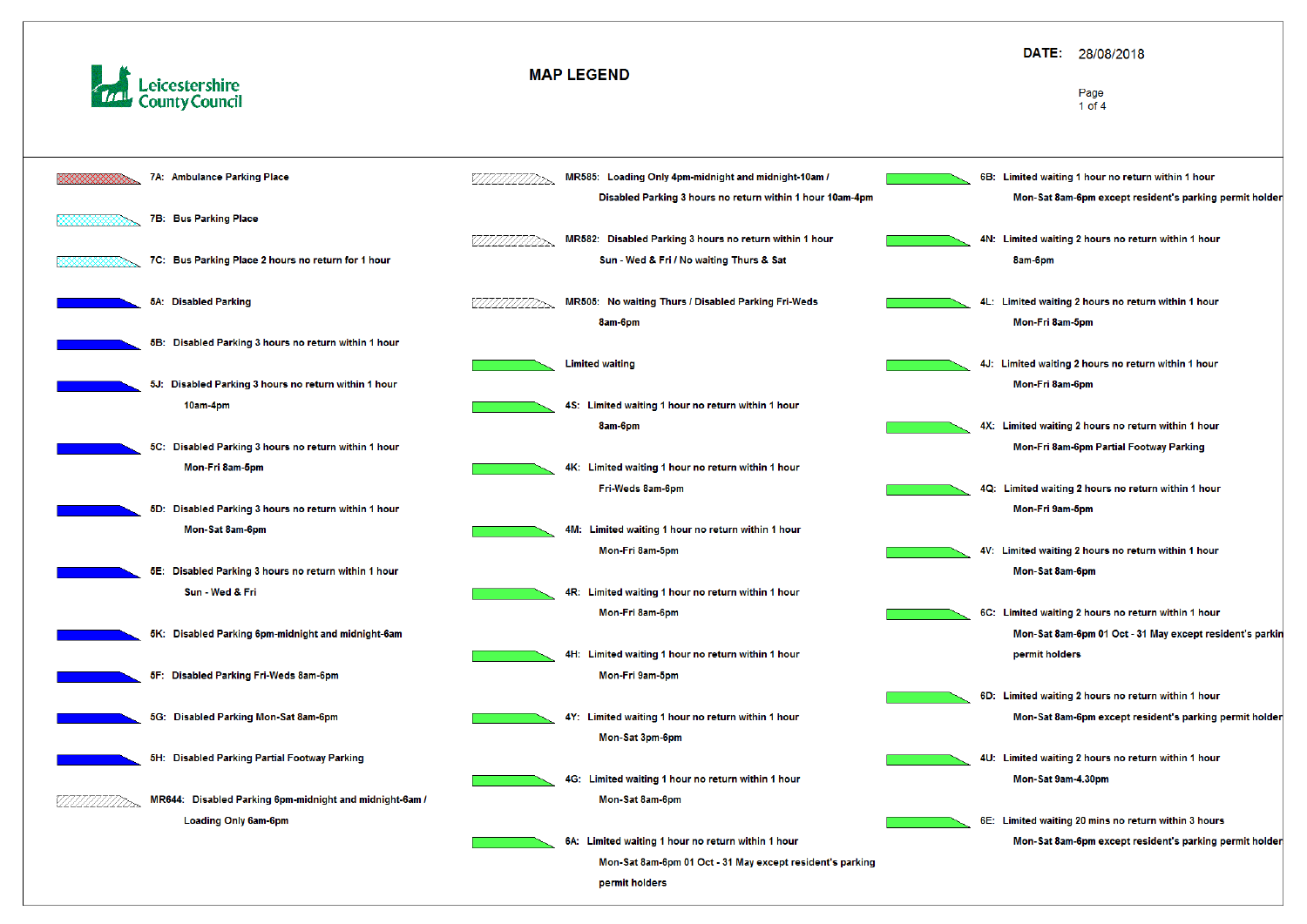

| 4C: Limited waiting 30 mins no return within 1 hour      |                                                                                                                                                                                                                                                                                                                                                                                                                                                                                                                                                       | MR506: Limited waiting 1 hour no return within 1 hour   |                                                                                                                                                                                                                                                                                                                                                                      |    |
|----------------------------------------------------------|-------------------------------------------------------------------------------------------------------------------------------------------------------------------------------------------------------------------------------------------------------------------------------------------------------------------------------------------------------------------------------------------------------------------------------------------------------------------------------------------------------------------------------------------------------|---------------------------------------------------------|----------------------------------------------------------------------------------------------------------------------------------------------------------------------------------------------------------------------------------------------------------------------------------------------------------------------------------------------------------------------|----|
| 8am-6pm                                                  |                                                                                                                                                                                                                                                                                                                                                                                                                                                                                                                                                       | Fri-Weds 8am-6pm / No waiting Thurs                     |                                                                                                                                                                                                                                                                                                                                                                      |    |
|                                                          |                                                                                                                                                                                                                                                                                                                                                                                                                                                                                                                                                       |                                                         |                                                                                                                                                                                                                                                                                                                                                                      |    |
| 4A: Limited waiting 30 mins no return within 1 hour      |                                                                                                                                                                                                                                                                                                                                                                                                                                                                                                                                                       | MR563: Limited waiting 2 hours no return within 1 hour  |                                                                                                                                                                                                                                                                                                                                                                      |    |
| Mon-Fri 8am-6pm                                          |                                                                                                                                                                                                                                                                                                                                                                                                                                                                                                                                                       | Mon-Sat 9am-4.30pm / No waiting / No Loading Mon-Sat    |                                                                                                                                                                                                                                                                                                                                                                      |    |
|                                                          |                                                                                                                                                                                                                                                                                                                                                                                                                                                                                                                                                       | 7.30am-9am and 4.30pm-6pm                               |                                                                                                                                                                                                                                                                                                                                                                      | 71 |
| 6F: Limited waiting 30 mins no return within 1 hour      |                                                                                                                                                                                                                                                                                                                                                                                                                                                                                                                                                       |                                                         |                                                                                                                                                                                                                                                                                                                                                                      |    |
| Mon-Fri 9am-4pm except resident's parking permit holders |                                                                                                                                                                                                                                                                                                                                                                                                                                                                                                                                                       | MR610: Limited waiting 1 hour no return within 1 hour   |                                                                                                                                                                                                                                                                                                                                                                      |    |
|                                                          |                                                                                                                                                                                                                                                                                                                                                                                                                                                                                                                                                       | Mon-Sat 8am-6pm / No stopping except taxis 6pm-midnight |                                                                                                                                                                                                                                                                                                                                                                      |    |
| Limited waiting 30 mins no return within 1 hour<br>4B:   |                                                                                                                                                                                                                                                                                                                                                                                                                                                                                                                                                       | and midnight-8am                                        |                                                                                                                                                                                                                                                                                                                                                                      | 71 |
| Mon-Sat 8am-6pm                                          |                                                                                                                                                                                                                                                                                                                                                                                                                                                                                                                                                       |                                                         |                                                                                                                                                                                                                                                                                                                                                                      |    |
|                                                          |                                                                                                                                                                                                                                                                                                                                                                                                                                                                                                                                                       | <b>Loading Bay</b>                                      |                                                                                                                                                                                                                                                                                                                                                                      | 71 |
| 4T: Limited waiting 30 mins no return within 30 mins     |                                                                                                                                                                                                                                                                                                                                                                                                                                                                                                                                                       |                                                         |                                                                                                                                                                                                                                                                                                                                                                      |    |
| Mon-Sat 8am-6pm                                          |                                                                                                                                                                                                                                                                                                                                                                                                                                                                                                                                                       | 7W: Goods vehicles loading only 30 minutes no return    |                                                                                                                                                                                                                                                                                                                                                                      | 70 |
|                                                          |                                                                                                                                                                                                                                                                                                                                                                                                                                                                                                                                                       | for 30 mins Mon-Sat 9am-3pm                             |                                                                                                                                                                                                                                                                                                                                                                      |    |
| 4W: Limited waiting 30 mins no return within 30 mins     |                                                                                                                                                                                                                                                                                                                                                                                                                                                                                                                                                       |                                                         |                                                                                                                                                                                                                                                                                                                                                                      |    |
| Mon-Sat 8am-6pm Partial Footway Parking                  |                                                                                                                                                                                                                                                                                                                                                                                                                                                                                                                                                       | 7D: Goods vehicles loading only 6am-6pm                 |                                                                                                                                                                                                                                                                                                                                                                      |    |
|                                                          |                                                                                                                                                                                                                                                                                                                                                                                                                                                                                                                                                       |                                                         |                                                                                                                                                                                                                                                                                                                                                                      |    |
|                                                          |                                                                                                                                                                                                                                                                                                                                                                                                                                                                                                                                                       |                                                         |                                                                                                                                                                                                                                                                                                                                                                      |    |
|                                                          |                                                                                                                                                                                                                                                                                                                                                                                                                                                                                                                                                       |                                                         |                                                                                                                                                                                                                                                                                                                                                                      |    |
|                                                          |                                                                                                                                                                                                                                                                                                                                                                                                                                                                                                                                                       |                                                         |                                                                                                                                                                                                                                                                                                                                                                      |    |
|                                                          |                                                                                                                                                                                                                                                                                                                                                                                                                                                                                                                                                       |                                                         |                                                                                                                                                                                                                                                                                                                                                                      |    |
|                                                          |                                                                                                                                                                                                                                                                                                                                                                                                                                                                                                                                                       |                                                         |                                                                                                                                                                                                                                                                                                                                                                      |    |
|                                                          |                                                                                                                                                                                                                                                                                                                                                                                                                                                                                                                                                       |                                                         |                                                                                                                                                                                                                                                                                                                                                                      |    |
|                                                          |                                                                                                                                                                                                                                                                                                                                                                                                                                                                                                                                                       |                                                         |                                                                                                                                                                                                                                                                                                                                                                      |    |
|                                                          |                                                                                                                                                                                                                                                                                                                                                                                                                                                                                                                                                       |                                                         |                                                                                                                                                                                                                                                                                                                                                                      |    |
|                                                          |                                                                                                                                                                                                                                                                                                                                                                                                                                                                                                                                                       |                                                         |                                                                                                                                                                                                                                                                                                                                                                      |    |
|                                                          |                                                                                                                                                                                                                                                                                                                                                                                                                                                                                                                                                       |                                                         |                                                                                                                                                                                                                                                                                                                                                                      |    |
|                                                          |                                                                                                                                                                                                                                                                                                                                                                                                                                                                                                                                                       |                                                         |                                                                                                                                                                                                                                                                                                                                                                      |    |
|                                                          |                                                                                                                                                                                                                                                                                                                                                                                                                                                                                                                                                       |                                                         |                                                                                                                                                                                                                                                                                                                                                                      |    |
|                                                          |                                                                                                                                                                                                                                                                                                                                                                                                                                                                                                                                                       |                                                         |                                                                                                                                                                                                                                                                                                                                                                      |    |
|                                                          |                                                                                                                                                                                                                                                                                                                                                                                                                                                                                                                                                       |                                                         |                                                                                                                                                                                                                                                                                                                                                                      |    |
|                                                          |                                                                                                                                                                                                                                                                                                                                                                                                                                                                                                                                                       |                                                         |                                                                                                                                                                                                                                                                                                                                                                      |    |
| 1 hour Mon-Sat 3pm-6pm                                   |                                                                                                                                                                                                                                                                                                                                                                                                                                                                                                                                                       |                                                         |                                                                                                                                                                                                                                                                                                                                                                      |    |
|                                                          | 4P: Limited waiting 4 hours no return for 12 hours<br>4F: Limited waiting 40 mins no return within 1 hour<br>Mon-Sat 8am-6pm<br>4D: Limited waiting 40 mins no return within 20 mins<br>4E: Limited waiting 40 mins no return within 20 mins<br>Mon-Sat 8am-6pm<br>MR616: Limited waiting 1 hour no return within 1 hour<br>Mon-Sat 3pm-6pm / Goods vehicles loading only 30 minutes<br>no return for 30 mins Mon-Sat 9am-3pm<br>MR623: Loading Only 30 minutes no return for 30 minutes<br>Mon-Sat 9am-3pm / Limited waiting 1 hour no return within |                                                         | 7E: Goods vehicles loading only Mon-Sat 6am-6pm<br>7F: Goods vehicles loading only Mon-Sat 8am-6pm<br>7G: Loading Only 30 mins no return for 1 hour Mon-Sat<br>8am-6pm<br>7H: Loading Only 30 minutes no return for 30 minutes<br>7Y: Loading Only 30 minutes no return for 30 minutes<br>6am-6pm<br>7J: Loading Only 30 minutes no return for 30 minutes<br>8am-6pm |    |

### DATE: 28/08/2018

#### Page  $2$  of  $4$

Z: Loading Only 30 minutes no return for 30 minutes Mon-Sat 9am-3pm

- K: Loading Only 4pm-midnight and midnight-10am
- L: Loading Only 5am-8am
- M: Loading Only 6am-6pm
- N: Loading Only at any time
- P: Loading Only Mon-Fri 10am-4pm
- Q: Loading Only Mon-Sat 8am-6pm
- IR607: Loading Only Mon-Fri 10am-4pm / No waiting / No Loading Mon-Fri midnight-10am and 4pm-midnight and Sat Sun
- IR625: Loading Only 30 minutes no return for 30 minutes 6am-6pm / No stopping except taxis 6pm-midnight and midnight-6am
- IR608: No stopping except taxis 6pm-midnight and midnight-6am / Goods vehicles loading only 6am-6pm
- IR576: No stopping except taxis 6pm-midnight and midnight-6am / Loading Only 6am-6pm
- IR602: No stopping except taxis 6pm-midnight and midnight-8am / Goods vehicles loading only Mon-Sat 8am-6pm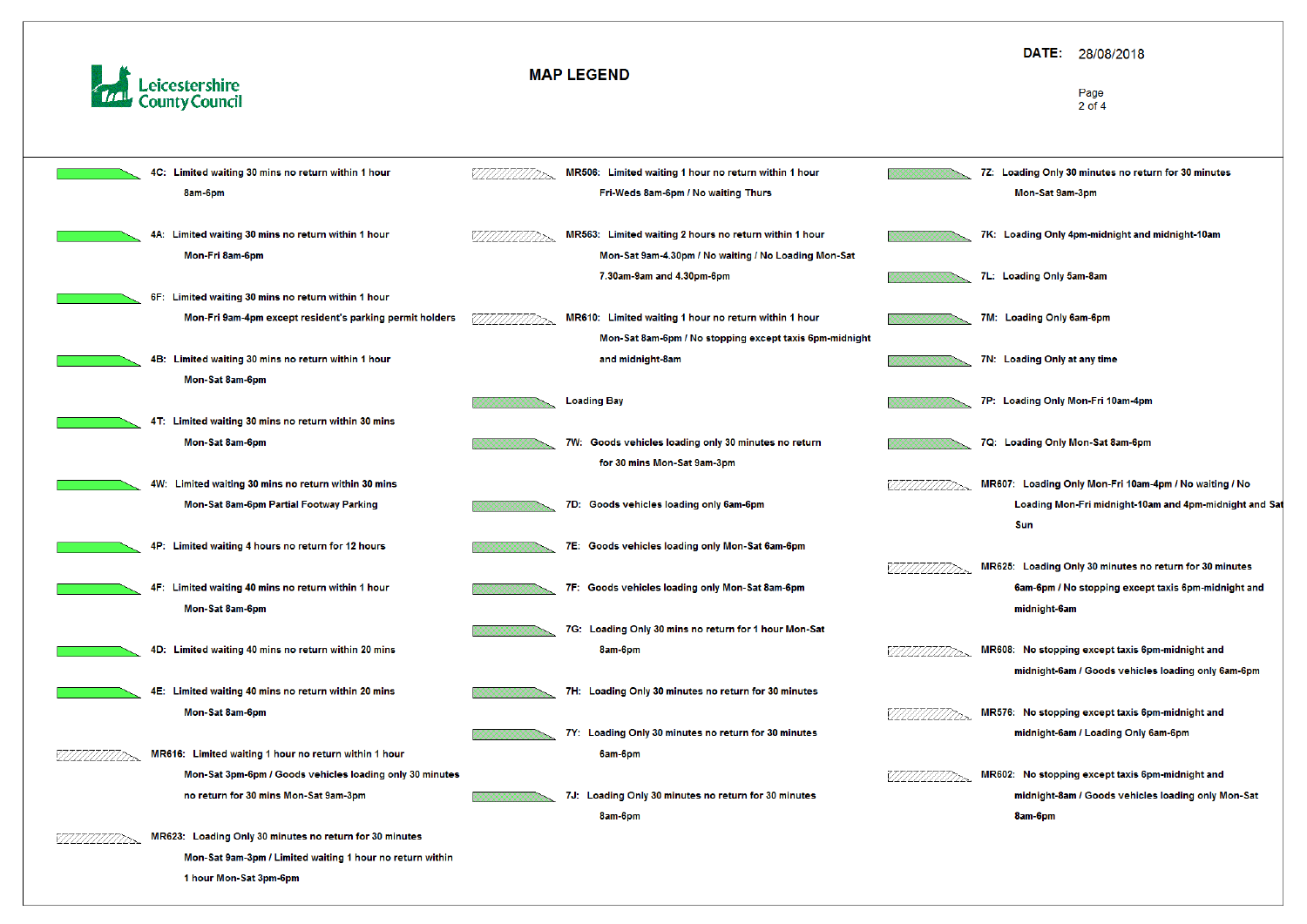



### DATE: 28/08/2018

Page 3 of 4

- 3B: No waiting at any time / No loading Mon-Sat 7.30am-9am and 4.30pm-6pm
- 3F: No waiting at any time / No loading Tues & Fri
- 3A: No waiting at anytime / No loading at any time
- MR656: School keep clear Mon-Fri 8am-4pm / No waiting at any time
- 9A: Parking Place
- 9D: Parking Place Footway Parking
- 9C: Parking Place Partial Footway Parking
- 9B: Parking Place Solo Motorcycles
- **Pedestrian Zone**
- PED2: Pedestrian & Cycle Zone
- PED1: Pedestrian & Cycle Zone (Except for access to off street premises)
- PED6: Pedestrian & Cycle Zone (Except for loading (midnight - 10am & 4pm - midnight))
- PED3: Pedestrian & Cycle Zone (Except for loading)
- PED12: Pedestrian & Cycle Zone Except for loading (Sun-Wed midnight-10am,4pm-midnight & Thurs-Sat midnight-4am,8pm-midnight